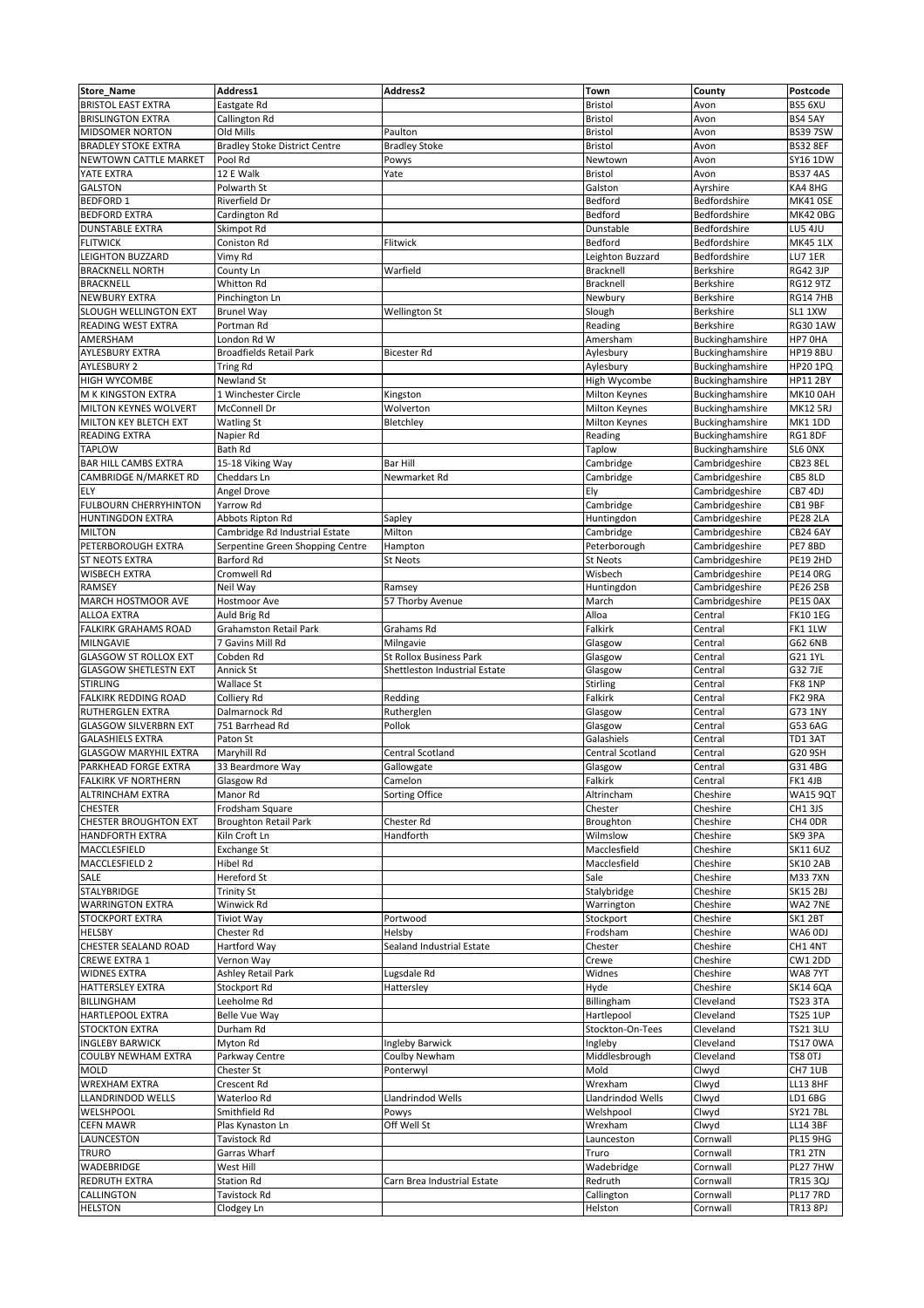| <b>CONSETT GENESIS EXTRA</b>         | Genesis Way                            |                              | Consett                | County Durham           | DH8 5XP                            |
|--------------------------------------|----------------------------------------|------------------------------|------------------------|-------------------------|------------------------------------|
| <b>BISHOP AUCKLAND EXTRA</b>         | St Helens Auckland Industrial Estate   |                              | <b>Bishop Auckland</b> | County Durham           | <b>DL14 9AB</b>                    |
| <b>BARROW EXTRA</b>                  | <b>Corner House Park</b>               | Hindpool Rd                  | Barrow-In-Furness      | Cumbria                 | <b>LA14 2NE</b>                    |
| <b>CARLISLE 2</b>                    | Warwick Rd                             |                              | Carlisle               | Cumbria                 | CA1 2SB                            |
| <b>WHITEHAVEN</b>                    | <b>Bransty Row</b>                     | North Shore                  | Whitehaven             | Cumbria                 | <b>CA28 7XY</b>                    |
| <b>PRESTATYN</b>                     | Prestatyn Retail Park                  | Nant Hall Rd                 | Prestatyn              | Denbighshire            | <b>LL19 9LR</b>                    |
| <b>ALFRETON</b>                      | Hall St                                |                              | Alfreton               | Derbyshire              | <b>DE55 7BT</b>                    |
| <b>CLOWNE</b>                        | Mill St                                | Clowne                       | Chesterfield           | Derbyshire              | <b>S43 4JN</b>                     |
| <b>DERBY MICKLEOVER</b>              | <b>Kipling Dr</b>                      | Mickleover                   | Derby                  | Derbyshire              | DE3 9NH                            |
| <b>GLOSSOP</b>                       | Wren Nest Rd                           |                              | Glossop                | Derbyshire              | <b>SK13 8HB</b>                    |
| <b>ILKESTON EXTRA</b>                | <b>Rutland St</b>                      |                              | Ilkeston               | Derbyshire              | DE7 8DG                            |
| <b>CHESTERFIELD EXTRA</b>            | Lockoford Ln                           |                              | Chesterfield           | Derbyshire              | <b>S41 7JB</b>                     |
| <b>CLAY CROSS EXTRA</b>              | <b>Bridge St North</b>                 | Clay Cross                   | Chesterfield           | Derbyshire              | <b>S45 9NU</b>                     |
| <b>BARNSTAPLE</b>                    | Rose Ln                                |                              | Barnstaple             | Devon                   | <b>EX32 8PG</b>                    |
| <b>EXETER VALE EXTRA</b>             | <b>Exeter Vale Shopping Centre</b>     | <b>Russell Way</b>           | Exeter                 | Devon                   | EX2 7EZ                            |
| <b>NEWTON ABBOT</b>                  | <b>Newton Rd</b>                       | Kingsteignton                | Newton Abbot           | Devon                   | <b>TQ12 3RN</b>                    |
| LEE MILL EXTRA                       | Lee Mill Industrial Estate             | <b>Central Ave</b>           | lvybridge              | Devon                   | <b>PL21 9PE</b>                    |
| PLYMOUTH ROBOROUGHEXT                | 2 Woolwell Crescent                    |                              | Plymouth               | Devon                   | PL6 7RF                            |
| PLYMOUTH TRANSIT WAY                 | <b>Transit Way</b>                     |                              | Plymouth               | Devon                   | PL5 3TW                            |
| <b>TIVERTON BLUNDELLS</b>            | <b>Blundells Way</b>                   |                              | Tiverton               | Devon                   | <b>EX16 4DB</b>                    |
| <b>CULLOMPTON</b><br><b>CREDITON</b> | <b>Station Rd</b><br><b>Well Parks</b> | Churchdown                   | Cullompton<br>Crediton | Devon                   | <b>EX15 1BQ</b>                    |
| <b>BARNSTAPLE EXTRA</b>              | <b>Barnstaple Retail Park</b>          | Barnstaple                   | Devon                  | Devon<br>Devon          | <b>EX17 3PH</b><br><b>EX31 2AS</b> |
| <b>SEATON</b>                        | Harbour Rd                             | Harbour Road Seaton Ea       | Seaton                 | Devon                   | <b>EX12 2PB</b>                    |
| <b>BOURNEMOUTH EXTRA</b>             | <b>Riverside Ave</b>                   |                              | Bournemouth            | Dorset                  | BH77DY                             |
| <b>FERNDOWN</b>                      | Pennys Walk                            |                              | Ferndown               | Dorset                  | BH22 9TH                           |
| POOLE EXTRA                          | Yarrow Rd                              | <b>Mannings Heath</b>        | Poole                  | Dorset                  | <b>BH12 4NX</b>                    |
| POOLE FLEETS CNR EXT                 | Waterloo Rd                            |                              | Poole                  | Dorset                  | <b>BH177EJ</b>                     |
| <b>BOURNEMOUTH KINSON</b>            | 1585 Wimborne Rd                       | Kinson                       | Kinson                 | Dorset                  | <b>BH107BB</b>                     |
| <b>DUMFRIES EXTRA</b>                | Cuckoo Bridge Retail Park              | Glasgow Rd                   | <b>Dumfries</b>        | <b>Dumfries Gallowa</b> | DG2 9BF                            |
| <b>LOCKERBIE</b>                     | Goods Station Rd                       |                              | Lockerbie              | <b>Dumfries Gallowa</b> | <b>DG11 2DB</b>                    |
| <b>DUMFRIES PEEL CENTRE</b>          | Lockerbie Rd                           | <b>Dumfries</b>              | <b>Dumfries</b>        | <b>Dumfries Gallowa</b> | DG1 3PF                            |
| <b>ANNAN</b>                         | <b>Scotts St</b>                       | Annan                        | Annan                  | <b>Dumfries Gallowa</b> | <b>DG12 6JH</b>                    |
| <b>HAVERFORDWEST EXTRA</b>           | <b>Fenton Trading Estate</b>           | Portfield                    | Haverfordwest          | Dyfed                   | <b>SA61 1BU</b>                    |
| <b>LLANELLI EXTRA</b>                | Parc Trostre                           |                              | Llanelli               | Dyfed                   | <b>SA14 9UY</b>                    |
| <b>MILFORD HAVEN</b>                 | Havens Head Park                       | The Docks                    | Milford Haven          | Dyfed                   | SA73 3AU                           |
| <b>PEMBROKE DOCK</b>                 | London Rd                              | Bierspool                    | Pembroke Dock          | Dyfed                   | SA72 6DS                           |
| ABERYSTWYTH                          | Park Ave                               |                              | Aberystwyth            | <b>DYFED</b>            | <b>SY23 1PB</b>                    |
| <b>CARMARTHEN EXTRA</b>              | Morfa Ln                               | Carmarthen                   | Carmarthen             | <b>Dyfed</b>            | SA31 3AX                           |
| <b>AMMANFORD 1</b>                   | Park St                                |                              | Ammanford              | Dyfed                   | <b>SA18 2LR</b>                    |
| <b>BEXHILL</b>                       | 4 Ravenside                            | <b>Retail Leisure Park</b>   | Bexhill-On-Sea         | <b>East Sussex</b>      | <b>TN40 2JS</b>                    |
|                                      |                                        |                              |                        |                         |                                    |
| <b>EASTBOURNE 1</b>                  | 60 Kingfisher Dr                       |                              | Eastbourne             | <b>East Sussex</b>      | BN23 7RT                           |
| <b>EASTBOURNE EXTRA</b>              | Lottbridge Drove                       |                              | Eastbourne             | <b>East Sussex</b>      | <b>BN23 6QD</b>                    |
| <b>HASTINGS EXTRA</b>                | Church Wood Dr                         | St LeonardsOnSea             | St Leonards-On-Sea     | <b>East Sussex</b>      | <b>TN38 9RB</b>                    |
| <b>BASILDON EXTRA</b>                | Mayflower Retail Park                  | <b>Gardiners Link</b>        | Basildon               | Essex                   | <b>SS14 3HZ</b>                    |
| <b>BRAINTREE TOWN CENTRE</b>         | Market Place                           |                              | <b>Braintree</b>       | Essex                   | CM73HQ                             |
| <b>COLCHESTER 2</b>                  | <b>Greenstead Rd</b>                   |                              | Colchester             | Essex                   | CO1 2TE                            |
| <b>COLCHESTER EXTRA</b>              | Highwoods Square                       |                              | Colchester             | Essex                   | CO4 9ED                            |
| CHELMSFORD 1                         | 47-53 Springfield Rd                   |                              | Chelmsford             | Essex                   | CM2 6QT                            |
| <b>CHELMSFORD 2</b>                  | Princes Rd                             |                              | Chelmsford             | Essex                   | CM2 9XW                            |
| <b>LAKESIDE EXTRA</b>                | Cygnet View, Lakeside                  | <b>West Thurrock</b>         | Grays                  | Essex                   | <b>RM20 1TX</b>                    |
| <b>GOODMAYES EXTRA</b>               | 822 High Rd                            |                              | Romford                | Essex                   | RM64HY                             |
| <b>MALDON EXTRA</b>                  | Fulbridge                              |                              | Maldon                 | Essex                   | CM9 4LE                            |
| PITSEA EXTRA<br>RAINHAM ESSEX EXTRA  | Hazelmere                              | Off High Rd                  | Basildon               | Essex                   | <b>SS13 3JU</b>                    |
| <b>ROMFORD EXTRA</b>                 | <b>Bridge Rd</b><br>300 Hornchurch Rd  | Dover Corner                 | Rainham<br>Hornchurch  | Essex<br>Essex          | <b>RM13 9YZ</b><br><b>RM11 1PY</b> |
| <b>ROMFORD GALLWS CN EXT</b>         | <b>Bryant Ave</b>                      |                              | Romford                | Essex                   | RM3 OLL                            |
| <b>SOUTHEND EXTRA</b>                | <b>Prince Ave</b>                      | Southend                     | Southend-On-Sea        | Essex                   | SSO OJP                            |
| <b>WALTHAM ABBEY</b>                 | Sewardstone Rd                         |                              | Waltham Abbey          | Essex                   | EN9 1JH                            |
| <b>CLACTON</b>                       | <b>Brook Retail Park</b>               | London Rd                    | Clacton-On-Sea         | Essex                   | <b>CO15 4EF</b>                    |
| <b>DUNFERMLINE EXTRA</b>             | Calais Farm Rd                         | <b>Duloch Park</b>           | Dunfermline            | Fife                    | <b>KY11 8EG</b>                    |
| <b>DUNFERMLINE FRE STAON</b>         | Winterthur Ln                          | <b>Winterthur Lane</b>       | Dunfermline            | Fife                    | <b>KY12 7BD</b>                    |
| <b>ARBROATH</b>                      | Cairnie St                             | Stobcross                    | Arbroath               | Fife                    | <b>DD11 3BQ</b>                    |
| <b>CIRENCESTER EXTRA</b>             | <b>Kings Meadow</b>                    | Cricklade Rd                 | Cirencester            | Gloucestershire         | GL7 1NP                            |
| CHELTENHAM                           | Colletts Dr                            |                              | Cheltenham             | Gloucestershire         | <b>GL51 8JQ</b>                    |
| <b>GLOUCESTER</b>                    | St Oswalds Rd                          |                              | Gloucester             | Gloucestershire         | <b>GL1 2SG</b>                     |
| <b>QUEDGELEY EXTRA</b>               | <b>Bristol Rd</b>                      | Quedgeley                    | Gloucester             | Gloucestershire         | GL2 4PF                            |
| <b>STROUD</b>                        | <b>Stratford Rd</b>                    |                              | Stroud                 | Gloucestershire         | GL5 4AG                            |
| <b>GLOUCESTER BRCK EXTRA</b>         | <b>Gloucester Business Park</b>        | Delta Way                    | Gloucester             | Gloucestershire         | GL3 4AA                            |
| <b>ABERDEEN EXTRA</b>                | Laurel Dr                              | Danestone                    | Aberdeen               | Grampian                | <b>AB22 8HB</b>                    |
| <b>ELGIN LOSSIE GREN EXT</b>         | <b>Blackfriars Rd</b>                  |                              | Elgin                  | Grampian                | <b>IV30 1TY</b>                    |
| FRASERBURGH                          | South Harbour Rd                       |                              | Fraserburgh            | Grampian                | <b>AB43 9TE</b>                    |
| <b>FORRES NAIRN RD</b>               | Nairn Rd                               |                              | Forres                 | Grampian                | <b>IV36 2EY</b>                    |
| <b>INVERURIE EXTRA</b>               | Harlaw Rd                              |                              | Inverurie              | Grampian                | <b>AB51 4SR</b>                    |
| WESTHILL<br><b>HUNTLY</b>            | Endeavour Dr<br>Deveron Rd             | <b>Arnhall Business Park</b> | Westhill               | Grampian                | <b>AB32 6UF</b><br><b>AB54 8TS</b> |
| <b>KEITH MOSS ST</b>                 | Moss St                                | Huntly                       | Huntly<br>Keith        | Grampian<br>Grampian    | <b>AB55 5HB</b>                    |
| <b>LERWICK</b>                       | South Rd                               | Lerwick                      | Lerwick                | Grampian                | ZE1 ORD                            |
| <b>BANCHORY</b>                      | Hill Of Banchory E                     | Banchory                     | Banchory               | Grampian                | AB31 5QA                           |
| <b>TAIN</b>                          | Shore Rd                               | Tain                         | Highland               | Grampian                | <b>IV19 1EH</b>                    |
| <b>ABERDEEN WOODEND</b>              | Rousay Dr                              |                              | Aberdeen               | Grampian                | <b>AB15 6LT</b>                    |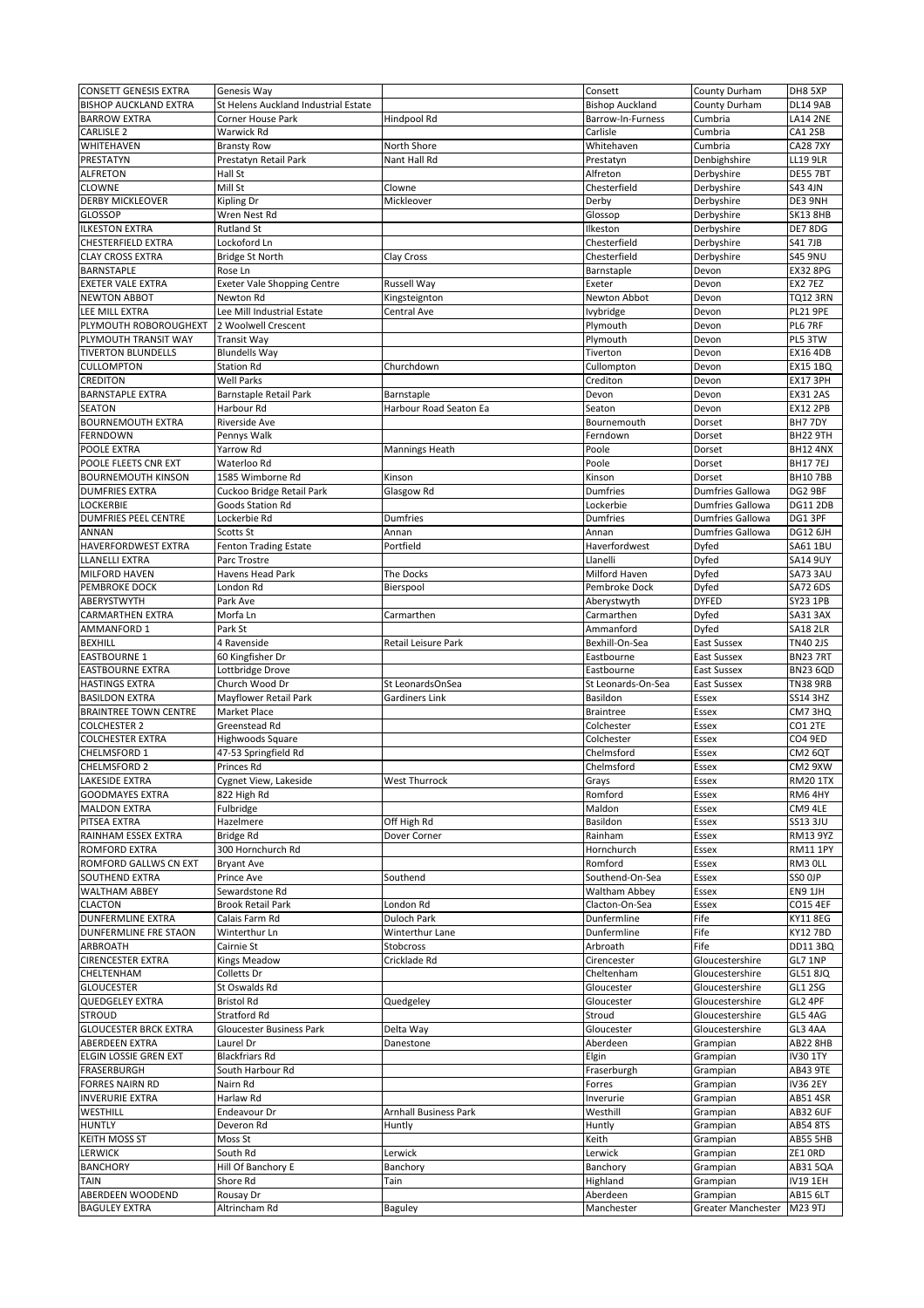| <b>DROYLSDEN</b>                             | Manchester Rd                                  | Droylsden             | Manchester                | <b>Greater Manchester</b> | M43 6TQ            |
|----------------------------------------------|------------------------------------------------|-----------------------|---------------------------|---------------------------|--------------------|
| <b>EAST DIDSBURY</b>                         | Parrs Wood Ln                                  |                       | Manchester                | <b>Greater Manchester</b> | <b>M20 5NP</b>     |
|                                              |                                                |                       |                           |                           |                    |
| <b>HINDLEY EXTRA</b>                         | <b>Cross St</b>                                | Hindley               | Wigan                     | Greater Manchester        | WN2 3AT            |
| <b>IRLAM EXTRA</b>                           | <b>Fairhills Industrial Estate</b>             | Woodrow Way           | Manchester                | <b>Greater Manchester</b> | M44 6BL            |
| PRESTWICH                                    | Valley Park Rd                                 | Prestwich             | Manchester                | <b>Greater Manchester</b> | M25 3TG            |
| <b>WIGAN EXTRA</b>                           | Central Park Way                               |                       | Wigan                     | <b>Greater Manchester</b> | <b>WN11XS</b>      |
| <b>BURNAGE</b>                               | <b>Burnage Ln</b>                              | Burnage               | Manchester                | <b>Greater Manchester</b> | M19 1TF            |
| <b>CHEETHAM HILL</b>                         | Thomas St (Off Bury Old Road)                  | Cheetham Hill         | Manchester                | <b>Greater Manchester</b> | <b>M8 5DP</b>      |
| <b>FAILSWORTH EXTRA</b>                      | Ashton Rd W                                    | Failsworth            | Manchester                | <b>Greater Manchester</b> | M35 0EJ            |
| <b>STRETFORD EXTRA</b>                       | Chester Rd                                     | Stretford             | <b>Trafford</b>           | <b>Greater Manchester</b> | M32 0QW            |
| <b>MANCHESTER GORTN EXT</b>                  | Hyde Rd                                        | Gorton                | Manchester                | <b>Greater Manchester</b> | M18 8LD            |
| OLDHAM HUDRSFLD EXTRA                        | Huddersfield Rd                                |                       | Oldham                    | Greater Manchester        | <b>OL1 3LG</b>     |
| <b>WALKDEN EXTRA</b>                         | <b>Ellesmere Shopping Centre</b>               | <b>Bolton Rd</b>      | Walkden                   | Greater Manchester        | M28 3BT            |
| <b>FARNWORTH</b>                             | Long Causeway                                  |                       | <b>Greater Manchester</b> | <b>Greater Manchester</b> | BL4 9LS            |
| <b>LEIGH EXTRA</b>                           | The Loom                                       | Derby St              | Leigh                     | <b>Greater Manchester</b> | WN74BA             |
| <b>BLACKLEY MANCHESTER</b>                   | Victoria Ave E                                 | Blackley              | Manchester                | <b>Greater Manchester</b> | <b>M9 6HP</b>      |
|                                              |                                                | Salford               |                           |                           |                    |
| <b>SALFORD EXTRA</b>                         | Pendleton Way                                  |                       | Salford                   | <b>Greater Manchester</b> | <b>M6 5JG</b>      |
| ABERTILLERY                                  | Castle St                                      |                       | Abertillery               | Gwent                     | <b>NP13 1UR</b>    |
| <b>EBBW VALE</b>                             | North W Approach                               |                       | Ebbw Vale                 | Gwent                     | <b>NP23 6TS</b>    |
| NEWPORT GWENT EXTRA                          | <b>Harlech Retail Park</b>                     | Cardiff Rd            | Newport                   | Gwent                     | <b>NP20 3BA</b>    |
| PONTYPOOL                                    | Top Car Park                                   | Lower Bridge St       | Pontypool                 | Gwent                     | NP4 6JU            |
| <b>RISCA EXTRA</b>                           | Pontymister Industrial Estate                  | Newport Rd            | Risca                     | Gwent                     | <b>NP116NP</b>     |
| NEWPORT SPYTTY EXTRA                         | Spytty Rd                                      |                       | Newport                   | Gwent                     | <b>NP19 4TX</b>    |
| <b>HOLYHEAD EXTRA</b>                        | Penrhos Industrial Estate                      | Penrhos               | Holyhead                  | Gwynedd                   | <b>LL65 2UH</b>    |
| <b>BANGOR EXTRA</b>                          | Caernarfon Rd                                  |                       | Bangor                    | Gwynedd                   | <b>LL57 4SU</b>    |
| ALDERSHOT                                    | 5 Wellington Ave                               |                       | Aldershot                 | Hampshire                 | <b>GU11 1SQ</b>    |
| <b>ANDOVER EXTRA</b>                         | <b>River Way</b>                               |                       | Andover                   | Hampshire                 | SP10 1UZ           |
| <b>BASINGSTOKE</b>                           | <b>District Shopping Centre</b>                | Chineham              | Basingstoke               | Hampshire                 | <b>RG24 8BE</b>    |
| <b>BURSLEDON TWRS EXTRA</b>                  | Hamble Ln                                      |                       |                           |                           |                    |
|                                              |                                                | <b>Bursledon</b>      | Southampton               | Hampshire                 | SO31 8GN           |
| PORTSMOUTH                                   | Crasswell St                                   |                       | Portsmouth                | Hampshire                 | PO1 1RS            |
| PORTSMOUTH N H EXTRA                         | <b>Clement Attlee Way</b>                      |                       | Portsmouth                | Hampshire                 | PO6 4SR            |
| <b>WINCHESTER EXTRA</b>                      | Easton Ln                                      |                       | Winchester                | Hampshire                 | <b>SO23 7RS</b>    |
| P/MOUTH FRATON WY EXT                        | Fratton Way                                    | Portsmouth            | Portsmouth                | Hampshire                 | PO4 8FD            |
| <b>HAVANT EXTRA</b>                          | Solent Rd                                      |                       | Havant                    | Hampshire                 | PO9 1TR            |
| <b>FAREHAM</b>                               | Quay St                                        | <b>Quay Street</b>    | Fareham                   | Hampshire                 | PO16 OLE           |
| <b>HEREFORD 2</b>                            | Abbotsmead Rd                                  | Belmont               | Hereford                  | Herefordshire             | <b>HR2 7XS</b>     |
| <b>HEREFORD 1</b>                            | <b>Bewell St</b>                               |                       | Hereford                  | Herefordshire             | HR4 0BW            |
| <b>BALDOCK EXTRA</b>                         | 58 High St                                     |                       | <b>Baldock</b>            | Hertfordshire             | SG7 6BN            |
| <b>BISHOPS STORTFORD</b>                     | <b>Bishops Park Centre</b>                     | Lancaster Way         | <b>Bishop's Stortford</b> | Hertfordshire             | <b>CM23 4DD</b>    |
| <b>BOREHAMWOOD EXTRA</b>                     | Shenley Rd                                     |                       | Borehamwood               | Hertfordshire             | <b>WD6 1JG</b>     |
| <b>BROADWATER STEVENAGE</b>                  | Broadwater Retail Park                         | London Rd             | Stevenage                 | Hertfordshire             | SG2 8DT            |
|                                              | <b>Brookfield Centre</b>                       |                       |                           |                           |                    |
| <b>CHESHUNT EXTRA</b>                        |                                                | Cheshunt              | <b>Waltham Cross</b>      | Hertfordshire             | <b>EN8 OTA</b>     |
| <b>HATFIELD EXTRA</b>                        | <b>Mount Pleasant</b>                          | <b>Oldings Corner</b> | Hatfield                  | Hertfordshire             | AL9 5JY            |
| <b>HEMEL HEMPSTEAD EXTRA</b>                 | Jarman Way                                     |                       | Hemel Hempstead           | Hertfordshire             | HP2 4JS            |
| <b>POTTERS BAR</b>                           | Mutton Ln                                      |                       | Potters Bar               | Hertfordshire             | EN6 2PB            |
| <b>ROYSTON EXTRA</b>                         | Old North Rd                                   |                       | Royston                   | Hertfordshire             | <b>SG8 5UA</b>     |
| <b>STEVENAGE EXTRA</b>                       | The Forum                                      |                       | Stevenage                 | Hertfordshire             | <b>SG1 1ES</b>     |
| <b>WATFORD EXTRA</b>                         | 239-241 Lower High St                          |                       | Watford                   | Hertfordshire             | <b>WD172BD</b>     |
| <b>DINGWALL MART ROAD</b>                    | <b>Dingwall Auction Mart</b>                   | Mart Rd               | Dingwall                  | Highland                  | <b>IV15 9PP</b>    |
| <b>INVERNESS INSHS EXTRA</b>                 | Inshes Retail Park                             | Milton Of Inshes      | Inverness                 | Highland                  | IV2 3TW            |
| <b>INVERNESS EXTRA</b>                       | <b>Business And Retail Park</b>                | 1a Eastfield Way      | Inverness                 | Highland                  | IV2 7GD            |
| <b>WICK</b>                                  | North Rd                                       |                       | Wick                      | Highland                  | KW1 4QS            |
| <b>INVERNESS NESS SIDE</b>                   | Dores Rd                                       |                       | Inverness                 | Highland                  | IV2 4XT            |
| <b>BRIDLINGTON</b>                           | <b>Station Approach</b>                        |                       | Bridlington               | Humberside                | <b>YO15 3EX</b>    |
|                                              |                                                |                       |                           |                           |                    |
| <b>GOOLE BOOTHFERRY ROAD</b>                 | <b>Boothferry Rd</b>                           |                       | Goole                     | Humberside                | <b>DN14 6BB</b>    |
| <b>HULL</b>                                  | <b>Hall Rd</b>                                 |                       | Hull                      | Humberside                | HU67XP             |
| <b>SCUNTHORPE EXTRA</b>                      | <b>Gallagher Park</b>                          | Doncaster Rd          | Scunthorpe                | Humberside                | <b>DN15 8GR</b>    |
| <b>MARKET WEIGHTON</b>                       | Southgate                                      | Market Weighton       | York                      | Humberside                | YO43 3BG           |
| <b>HULL ST STEPHENS EXT</b>                  | 5 St Stephens Centre                           | Park St               | Hull                      | Humberside                | <b>HU2 8LN</b>     |
| <b>HORNSEA</b>                               |                                                |                       |                           |                           |                    |
| <b>RYDE EXTRA</b>                            | Southgate                                      |                       | Hornsea                   | Humberside                | <b>HU18 1RE</b>    |
|                                              | <b>Brading Rd</b>                              |                       | Ryde                      | Isle Of Wight             | PO33 1QS           |
| <b>ASHFORD C/FOOT EXTRA</b>                  | Hythe Rd                                       | Willesborough         | Ashford                   | Kent                      | <b>TN24 OYE</b>    |
| <b>ASHFORD PRK FRM EXTRA</b>                 | Moat Field Meadow                              | Kingsnorth            | Ashford                   | Kent                      | <b>TN23 3LU</b>    |
| <b>BROADSTAIRS EXTRA</b>                     | 475 Margate Rd                                 | Westwood              | <b>Broadstairs</b>        | Kent                      | <b>CT10 2QJ</b>    |
| <b>DOVER EXTRA</b>                           | White Cliffs Park                              | Honeywood Parkway     | Dover                     | Kent                      | <b>CT16 3PS</b>    |
| <b>FAVERSHAM</b>                             | Crescent Rd                                    |                       | Faversham                 |                           | <b>ME13 7AS</b>    |
|                                              |                                                |                       |                           | Kent                      |                    |
| <b>FOLKESTONE</b>                            | Cheriton High St                               |                       | Folkestone                | Kent                      | <b>CT19 4QJ</b>    |
| <b>GILLINGHAM KENT EXTRA</b>                 | Courteney Rd                                   |                       | Gillingham                | Kent                      | ME8 0GX            |
| <b>LUNSFORD PARK EXTRA</b>                   | Lunsford Park                                  | Larkfield             | Aylesford                 | Kent                      | <b>ME20 6RJ</b>    |
| <b>RAMSGATE MANSTON</b>                      | <b>Manston Rd</b>                              |                       | Ramsgate                  | Kent                      | <b>CT12 6NT</b>    |
| <b>SEVENOAKS RIVERHEAD</b>                   | Aisher Way                                     | Riverhead             | Sevenoaks                 | Kent                      | <b>TN13 2QS</b>    |
| <b>SHEERNESS</b>                             | Bridge Rd                                      |                       | Sheerness                 | Kent                      | <b>ME12 1RH</b>    |
| <b>SIDCUP</b>                                | <b>Edgington Way</b>                           |                       | Sidcup                    | Kent                      | <b>DA14 5BN</b>    |
| <b>WHITSTABLE EXTRA</b>                      | Millstrood Rd                                  |                       | Whitstable                | Kent                      | CT5 3EE            |
| <b>ORPINGTON EXTRA</b>                       | 9 Augustus Ln                                  | 9 Augustus Lane       | Orpington                 | Kent                      | <b>BR6 ONH</b>     |
| WELLING                                      | <b>Welling High St</b>                         |                       | Welling                   | Kent                      | DA16 1TH           |
| <b>BLACKPOOL CLIFTON EXT</b>                 | <b>Clifton Retail Park</b>                     | <b>Clifton Rd</b>     | Blackpool                 | Lancashire                | FY4 4UJ            |
| <b>BLACKBURN</b>                             | Hill St                                        |                       | Blackburn                 | Lancashire                | BB1 3HF            |
| <b>BURY</b>                                  | <b>Woodfield Retail Park</b>                   |                       |                           |                           | BL9 5BY            |
|                                              |                                                | Peel Way              | Bury                      | Lancashire                |                    |
| <b>BURNLEY EXTRA</b>                         | Centenary Way                                  | <b>Finsley Gate</b>   | Burnley                   | Lancashire                | <b>BB11 2HE</b>    |
| <b>CHORLEY EXTRA</b><br><b>HORWICH EXTRA</b> | <b>Ackhurst Industrial Park</b><br>Mansell Way | Foxhole Rd<br>Horwich | Chorley<br>Bolton         | Lancashire<br>Lancashire  | PR7 1NW<br>BL6 6JS |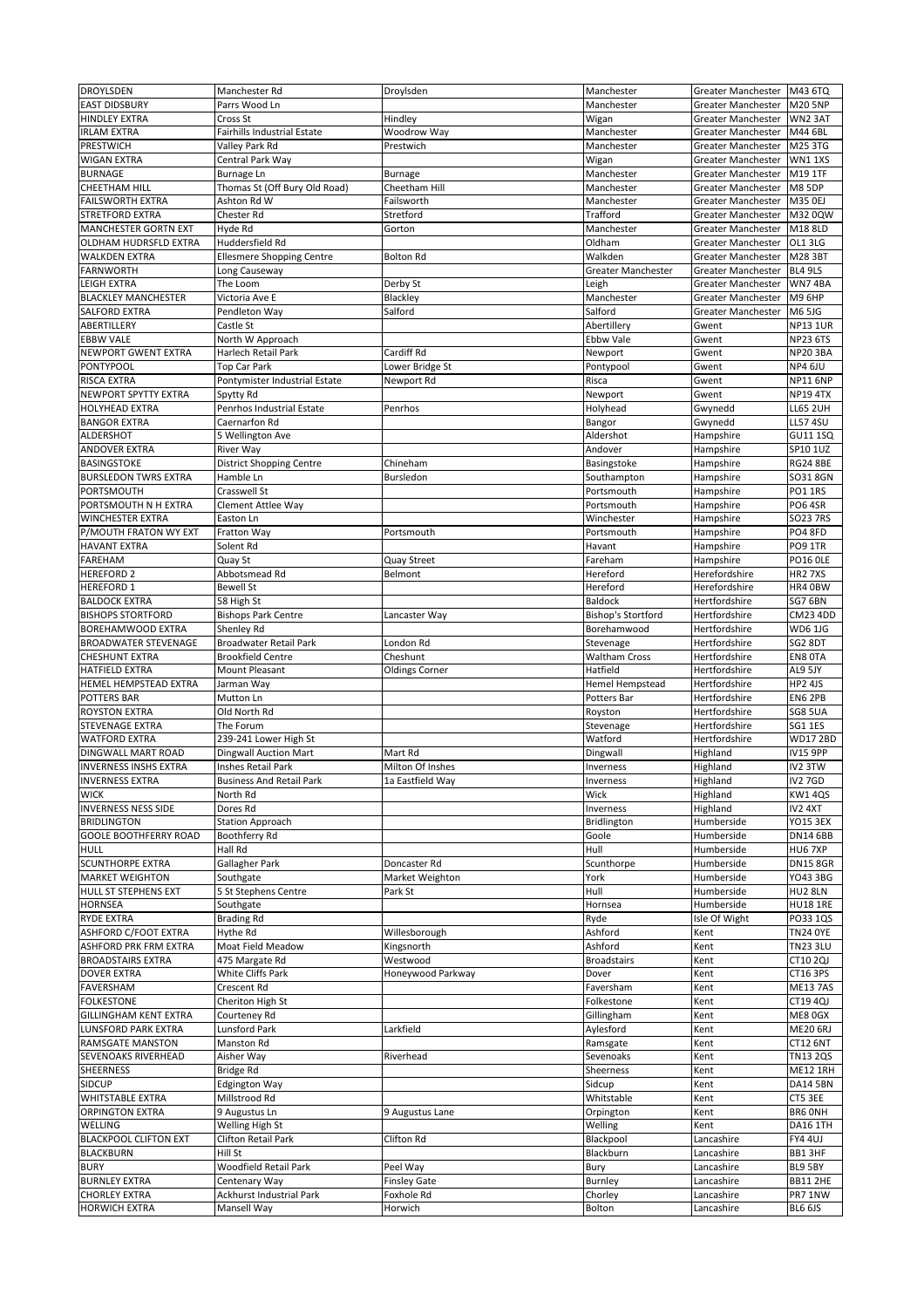| <b>LEYLAND EXTRA</b>                            | Towngate                                              | Leyland                                | Leyland                           | Lancashire                     | <b>PR25 2FN</b>                    |
|-------------------------------------------------|-------------------------------------------------------|----------------------------------------|-----------------------------------|--------------------------------|------------------------------------|
| <b>OLDHAM CHADDERTON</b>                        | <b>Featherstall Rd North</b>                          |                                        | Oldham                            | Lancashire                     | OL9 6BW                            |
| <b>ROCHDALE</b>                                 | Silk St                                               |                                        | Rochdale                          | Lancashire                     | <b>OL11 3ER</b>                    |
| <b>HASLINGDEN</b>                               | Syke St                                               | Haslingden                             | Rossendale                        | Lancashire                     | BB4 6LY                            |
| RAWTENSTALL                                     | <b>Bocholt Way</b>                                    | Rawtenstall                            | Lancashire                        | Lancashire                     | <b>BB4 6DB</b>                     |
| <b>MIDDLETON EXTRA</b>                          | <b>Barton Rd</b>                                      | <b>Middleton Manchester</b>            | <b>Middleton Manchester</b>       | Lancashire                     | M24 1UQ                            |
| <b>ACCRINGTON EXTRA</b>                         | 2 Eagle St                                            |                                        | Accrington                        | Lancashire                     | <b>BB5 1LN</b>                     |
| <b>GREAT HARWOOD</b>                            | Queen St                                              |                                        | <b>Great Harwood</b>              | Lancashire                     | <b>BB6 7AT</b>                     |
| PENWORTHAM                                      | Liverpool Road                                        |                                        | Penwortham                        | Lancashire                     | PR1 9XE                            |
| ASHBY DE LA ZCH EXTRA                           | <b>Resolution Rd</b>                                  |                                        | Ashby De La Zouch                 | Leicestershire                 | <b>LE65 1TE</b>                    |
| L/STER HAMILTON EXTRA                           | Maidenwell Ave                                        | Hamilton                               | Leicester                         | Leicestershire                 | LE5 1BJ                            |
| LEICESTER EXTRA                                 | 1 Bradgate Mall                                       | Beaumont Shopping Centre Beaumont Leys | Leicester                         | Leicestershire                 | <b>LE4 1DE</b>                     |
| LOUGHBOROUGH EXTRA                              | Park Rd                                               |                                        | Loughborough                      | Leicestershire                 | <b>LE11 2EX</b>                    |
| SOUTH WIGSTON                                   | <b>Blaby Rd</b>                                       | South Wigston                          | Leicester                         | Leicestershire                 | <b>LE18 4SE</b>                    |
| LOUGHBOROUGH RUSHES                             | 1 The Rushes                                          | The Rushes                             | Loughborough                      | Leicestershire                 | <b>LE11 5BE</b>                    |
| <b>BOSTON</b>                                   | New Hammond Beck Rd                                   | Wyberton Fen                           | <b>Boston</b>                     | Lincolnshire                   | <b>PE217JD</b>                     |
| <b>CLEETHORPES EXTRA</b><br><b>GAINSBOROUGH</b> | <b>Hewitts Circus Retail Park</b>                     | <b>Hewitts Ave</b>                     | Cleethorpes                       | Lincolnshire<br>Lincolnshire   | <b>DN35 9QR</b><br><b>DN21 2HA</b> |
| LINCOLN 1                                       | <b>Trinity St</b><br><b>Canwick Rd Trading Estate</b> |                                        | Gainsborough<br>Lincoln           | Lincolnshire                   | LN5 8HS                            |
| <b>MARKET DEEPING</b>                           | Godsey Ln                                             | <b>Market Deeping</b>                  | Peterborough                      | Lincolnshire                   | PE6 8UD                            |
| <b>SKEGNESS</b>                                 | <b>Richmond Dr</b>                                    |                                        | <b>Skegness</b>                   | Lincolnshire                   | PE25 3PQ                           |
| LINCOLN 2 EXTRA                                 | Wragby Rd                                             |                                        | Lincoln                           | Lincolnshire                   | <b>LN2 4QQ</b>                     |
| <b>BOURNE</b>                                   | Cherry Holt Rd                                        |                                        | Bourne                            | Lincolnshire                   | <b>PE10 9LS</b>                    |
| <b>WEMBLEY EXTRA</b>                            | <b>Great Central Way</b>                              | Neasden                                | London                            | London                         | NW10 OTL                           |
| <b>GALLIONS REACH EXTRA</b>                     | 1 Armada Way                                          | Beckton                                | London                            | London                         | <b>E6 7ER</b>                      |
| <b>CATFORD</b>                                  | 16-21 Winslade Way                                    | Catford                                | London                            | London                         | <b>SE6 4JU</b>                     |
| <b>COLNEY HATCH EXTRA</b>                       | <b>Coppetts Centre</b>                                | North Circular Rd                      | London                            | London                         | N12 0SH                            |
| <b>ELMERS END</b>                               | Croydon Rd                                            |                                        | Beckenham                         | London                         | BR3 4AA                            |
| <b>KENSINGTON</b>                               | West Cromwell Rd                                      | Kensington                             | London                            | London                         | <b>W14 8PB</b>                     |
| <b>LEYTONSTONE</b>                              | Gainsborough Rd                                       | Leytonstone                            | London                            | London                         | <b>E11 1HT</b>                     |
| SOUTHWARK                                       | 107 Dunton Rd                                         | Southwark                              | London                            | London                         | SE1 5HG                            |
| <b>SURREY QUAYS EXTRA</b>                       | <b>Surrey Quays Centre</b>                            | <b>Redriff Rd</b>                      | London                            | London                         | <b>SE16 7LL</b>                    |
| <b>SOUTH TOTTENHAM</b>                          | 230 High Rd                                           | South Tottenham                        | London                            | London                         | <b>N15 4AJ</b>                     |
| <b>THORNTON HEATH</b>                           | 32 Brigstock Rd                                       |                                        | <b>Thornton Heath</b>             | London                         | CR7 8RX                            |
| <b>LEA VALLEY EXTRA</b>                         | 1 Glover Dr                                           | <b>Upper Edmonton</b>                  | London                            | London                         | <b>N18 3HF</b>                     |
| <b>STREATHAM EXTRA</b><br><b>HIGHAMS PARK</b>   | 384 Streatham High Rd<br>405 Larkshall Rd             | Streatham                              | London                            | London                         | <b>SW16 6HP</b><br><b>E4 9EF</b>   |
| <b>WOOLWICH EXTRA</b>                           | <b>Grand Depot Rd</b>                                 | <b>Highams Park</b><br>Woolwich        | London<br>London                  | London<br>London               | <b>SE18 6HQ</b>                    |
| <b>BATHGATE BLACKBURN RD</b>                    | Blackburn Rd                                          |                                        | Bathgate                          | Lothian                        | <b>EH48 2ES</b>                    |
| <b>CORSTORPHINE EXTRA</b>                       | Meadow Place Rd                                       | Corstorphine                           | Edinburgh                         | Lothian                        | EH12 7UQ                           |
| DALKEITH HARDENGREEN                            | Bonnyrigg Rd                                          |                                        | Dalkeith                          | Lothian                        | EH22 3PP                           |
| SOUTH QUEENSFERRY                               | Ferry Muir                                            |                                        | South Queensferry                 | Lothian                        | <b>EH30 9QZ</b>                    |
| <b>EDINBURGH HERMISTON</b>                      | <b>Cultins Rd</b>                                     | <b>Cultins Road</b>                    | Edinburgh                         | Lothian                        | EH11 4DG                           |
| <b>MUSSELBURGH EXTRA</b>                        | Olive Bank Rd                                         | East Lothian                           | East Lothian                      | Lothian                        | <b>EH217BL</b>                     |
| <b>EDINBURGH LEITH</b>                          | 76 Duke St                                            | Leith                                  | Edinburgh                         | Lothian                        | EH6 8HL                            |
| <b>ALLERTON ROAD</b>                            | <b>Mather Ave</b>                                     | Liverpool                              | Liverpool                         | Merseyside                     | L18 6HF                            |
| <b>BIDSTON MOSS EXTRA</b>                       | <b>Bidston Link Rd</b>                                | Prenton                                | Birkenhead                        | Merseyside                     | CH43 7AA                           |
| <b>FORMBY</b>                                   |                                                       |                                        |                                   |                                |                                    |
|                                                 | Altcar Rd                                             |                                        | Liverpool                         | Merseyside                     | L37 8DP                            |
| <b>OLD SWAN LIVERPOOL</b>                       | St Oswalds St                                         | Old Swan                               | Liverpool                         | Merseyside                     | L13 2BY                            |
| PRESCOT EXTRA                                   | Cables Retail Park                                    | Steley Way                             | Prescot                           | Merseyside                     | L34 5NQ                            |
| <b>SOUTHPORT EXTRA</b>                          | Town Ln                                               | Kew                                    | Southport                         | Merseyside                     | PR8 5JH                            |
| <b>DEYSBROOK BARRACKS</b>                       | Deysbrook Ln                                          | <b>West Derby</b>                      | Liverpool                         | Merseyside                     | L12 4YL                            |
| LITHERLAND                                      | Hawthorne Rd                                          |                                        | Litherland                        | Merseyside                     | L218NZ                             |
| HAYDOCK CHURCH ROAD                             | 2 Bellerophon Way                                     | Haydock                                | St Helens                         | Merseyside                     | <b>WA110GT</b>                     |
| PARK ROAD EXTRA                                 | 215 Park Rd                                           | Toxteth                                | Liverpool                         | Merseyside                     | <b>L8 4XF</b>                      |
| <b>ST HELENS EXTRA</b>                          | St Helens Linkway                                     | Peasley Cross Lane                     | <b>St Helens</b>                  | Merseyside                     | WA93AL                             |
| ABERDARE<br><b>BRIDGEND 1</b>                   | Depot Rd<br><b>Brewery Ln</b>                         |                                        | Aberdare<br><b>Bridgend</b>       | Mid Glamorgan                  | CF44 8DL<br>CF31 4AP               |
| <b>BRIDGEND EXTRA</b>                           | Cowbridge Rd                                          |                                        | Bridgend                          | Mid Glamorgan<br>Mid Glamorgan | CF31 3SQ                           |
| <b>TALBOT GREEN EXTRA</b>                       | <b>Green Park</b>                                     | <b>Talbot Green</b>                    | Pontyclun                         | Mid Glamorgan                  | CF72 8RB                           |
| <b>MERTHYRT STN YARD EXT</b>                    | <b>Beacons Place</b>                                  | <b>Station Yard, Tramroad Side</b>     | Merthyr Tydfil                    | Mid Glamorgan                  | CF47 0AL                           |
| PONTYPRIDD EXTRA                                | <b>Gelli-Hirion Ind Estate</b>                        |                                        | Pontypridd                        | Mid Glamorgan                  | CF37 5SN                           |
| YSTRAD MYNACH                                   | New Rd                                                | <b>Ystrad Mynach</b>                   | Hengoed                           | Mid Glamorgan                  | CF82 7DP                           |
| <b>MAESTEG</b>                                  | Castle St                                             |                                        | Maesteg                           | Mid Glamorgan                  | CF34 9DS                           |
| <b>ASHFORD MIDDLSX EXTRA</b>                    | Town Ln                                               | Stanwell                               | <b>Staines</b>                    | Middlesex                      | <b>TW19 7PZ</b>                    |
| <b>OSTERLEY EXTRA</b>                           | <b>Osterley Park</b>                                  | Syon Ln                                | Isleworth                         | Middlesex                      | TW7 5NZ                            |
| <b>FELTHAM DUKES GREEN</b>                      | Dukes Green Ave                                       |                                        | Feltham                           | Middlesex                      | <b>TW14 OLH</b>                    |
| <b>HOOVER BUILDING</b>                          | Old Hoover Building                                   | Western Ave                            | Greenford                         | Middlesex                      | UB6 8DW                            |
| <b>HAYES BULLS B/DGE EXT</b>                    | <b>Bulls Bridge Industrial Est</b>                    | Hayes Rd                               | Southall                          | Middlesex                      | <b>UB2 5LN</b>                     |
| PONDERS END EXTRA                               | 288 High St                                           |                                        | Enfield                           | Middlesex                      | EN3 4DP                            |
| <b>SUNBURY EXTRA</b>                            | Escot Rd                                              |                                        | Sunbury-On-Thames<br>Isleworth    | Middlesex                      | TW16 7BB                           |
| <b>TWICKENHAM EXTRA</b><br>YEADING EXTRA        | Mogden Ln<br>Glencoe Rd                               |                                        |                                   | Middlesex<br>Middlesex         | TW7 7JY                            |
| <b>YIEWSLEY</b>                                 | High St                                               | <b>Trout Road Yiewsley</b>             | Hayes<br>West Drayton             | Middlesex                      | UB4 9SQ<br>UB7 7FP                 |
| <b>DEREHAM EXTRA</b>                            | Kingston Rd                                           |                                        | Dereham                           | Norfolk                        | <b>NR191WB</b>                     |
| <b>GAYWOOD KINGS LYNN</b>                       | St Faiths Dr                                          | Gaywood                                | King's Lynn                       | Norfolk                        | PE30 4PU                           |
| <b>NORWICH EXTRA</b>                            | <b>Blue Boar Ln</b>                                   | Sprowston                              | Norwich                           | Norfolk                        | NR7 8AB                            |
| <b>NORWICH HARFORD BRIDG</b>                    | Ipswich Rd                                            |                                        | Norwich                           | Norfolk                        | NR4 6DZ                            |
| <b>THETFORD</b>                                 | Kilverstone                                           |                                        | Thetford                          | Norfolk                        | <b>IP24 2RL</b>                    |
| <b>WATTON</b>                                   | 3 Thetford Rd                                         | Watton                                 | Thetford                          | <b>Norfolk</b>                 | <b>IP25 6BQ</b>                    |
| <b>GREAT YARMOUTH EXTRA</b><br><b>SWAFFHAM</b>  | Pasteur Rd<br>15 Brocks Rd                            | Southtown<br><b>Brocks Road</b>        | <b>Great Yarmouth</b><br>Swaffham | Norfolk<br>Norfolk             | NR31 0DW<br>PE37 7HS               |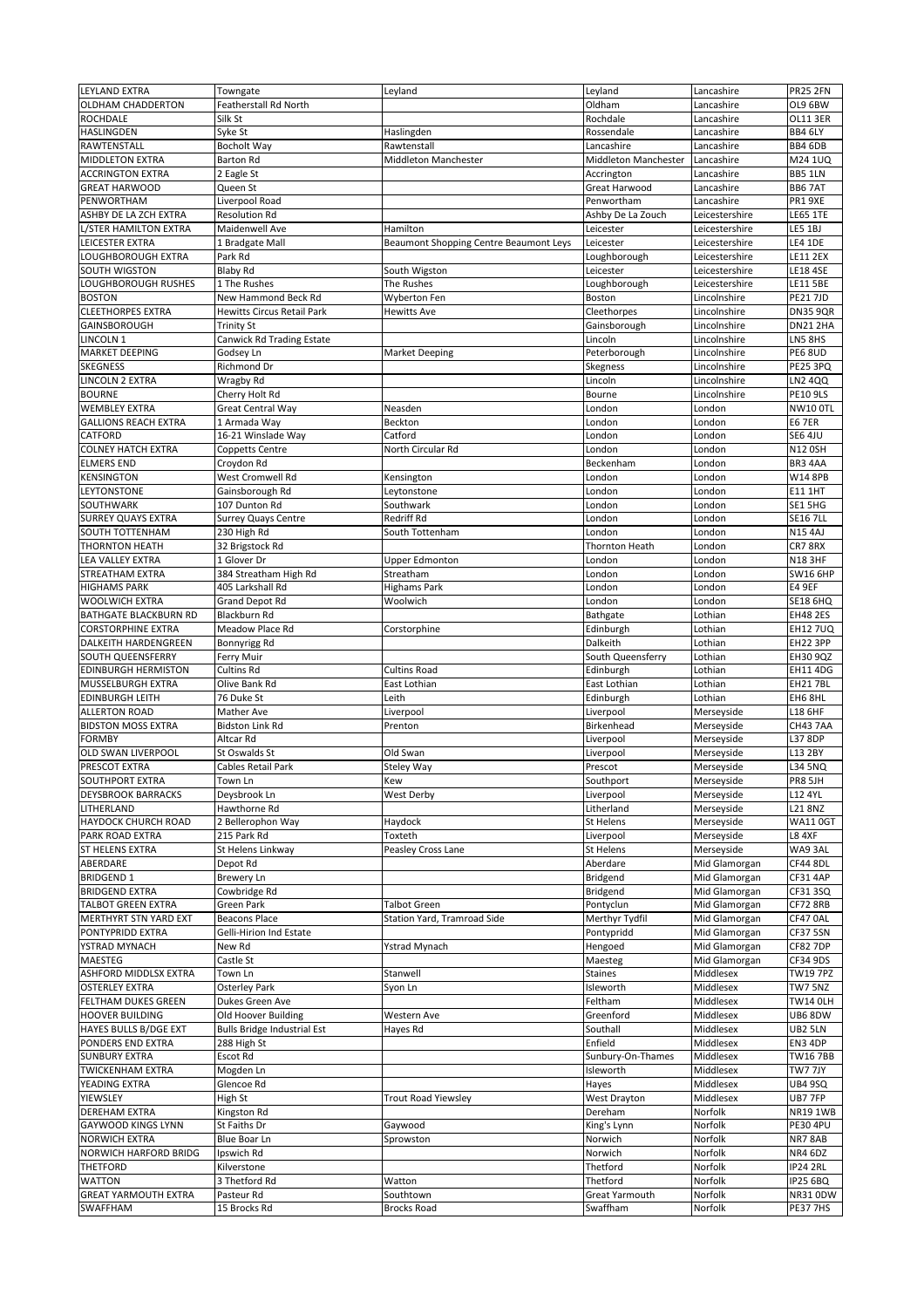| FAKENHAM                                       | Oak St                                         |                                | Fakenham                          | Norfolk                            | <b>NR21 9DX</b>                   |
|------------------------------------------------|------------------------------------------------|--------------------------------|-----------------------------------|------------------------------------|-----------------------------------|
| <b>DISS</b>                                    | Victoria Rd                                    |                                | <b>Diss</b>                       | Norfolk                            | <b>IP22 4JN</b>                   |
| <b>KINGS LYNN HRWCK EXT</b>                    | Hardwick Rd                                    |                                | Kings Lynn                        | Norfolk                            | PE30 4NA                          |
| <b>CATTERICK GARRISON</b>                      | Richmondshire Walk                             |                                | Catterick Garrison                | North Yorkshire                    | DL9 3EN                           |
| <b>NORTHALLERTON EAST RD</b>                   | East Rd                                        |                                | Northallerton                     | North Yorkshire                    | DL6 1NP                           |
| <b>THIRSK</b>                                  | <b>Station Rd</b>                              |                                | Thirsk                            | North Yorkshire                    | <b>YO7 1PZ</b>                    |
| YORK EXTRA                                     | Stirling Rd                                    | <b>Clifton Moor Centre</b>     | York                              | North Yorkshire                    | YO30 4XZ                          |
| YORK TADCASTER RD EXT                          | Askham Bar                                     | <b>Tadcaster Rd</b>            | York                              | North Yorkshire                    | <b>YO24 1LW</b>                   |
| <b>SKIPTON</b>                                 | Craven St                                      |                                | Skipton                           | North Yorkshire                    | <b>BD23 2AG</b>                   |
| <b>ESTON CLEVELAND EXTRA</b>                   | Trunk Rd                                       | South Bank                     | Middlesbrough                     | North Yorkshire                    | <b>TS6 9QH</b>                    |
| <b>DAVENTRY</b>                                | 15 New St                                      |                                | Daventry                          | Northamptonshire                   | <b>NN114BT</b>                    |
| <b>KETTERING EXTRA</b>                         | Carina Rd                                      | <b>Kettering Business Park</b> | Kettering                         | Northamptonshire                   | <b>NN15 6XB</b>                   |
| <b>NORTHAMPTON SOUTH EXT</b>                   | <b>Clannell Rd</b>                             |                                | Northampton                       | Northamptonshire                   | NN4 OJF                           |
| <b>WESTON FAVELL EXTRA</b>                     | 12 Weston Favell Centre                        | <b>Weston Favell</b>           | Northampton                       | Northamptonshire                   | <b>NN3 8JZ</b>                    |
| <b>WELLINGBOROUGH 2</b>                        | Victoria Park                                  | Turnells Mill Ln               | Wellingborough                    | Northamptonshire                   | <b>NN8 2EF</b>                    |
| <b>CORBY OAKLEY RD</b>                         | Oakley Rd                                      |                                | Corby                             | Northamptonshire                   | <b>NN18 8AL</b>                   |
| <b>HUCKNALL EXTRA</b><br>LONG EATON EXTRA      | Ashgate Rd                                     | Hucknall                       | Nottingham                        | Nottinghamshire<br>Nottinghamshire | <b>NG157UQ</b><br><b>NG10 1HG</b> |
| NOTTINGHAM CARLTON                             | Waverley St<br><b>Carlton Hill</b>             | Long Eaton<br>Carlton          | Nottingham                        | Nottinghamshire                    | NG4 1EB                           |
| <b>NEW OLLERTON</b>                            | Forest Rd                                      | New Ollerton                   | Nottingham<br>Newark              |                                    | NG22 9PL                          |
| <b>TOTON EXTRA</b>                             | Swiney Way, Toton                              | Beeston                        | Nottingham                        | Nottinghamshire<br>Nottinghamshire | NG9 6QX                           |
| <b>WORKSOP</b>                                 | Gateford Rd                                    |                                | Worksop                           | Nottinghamshire                    | <b>S81 7AP</b>                    |
| NOTTINGHAM BSTN EXTRA                          | 1 Station Rd                                   |                                | Beeston                           | Nottinghamshire                    | NG9 2WJ                           |
| NOTTINGHAM TV EXTRA                            | Top Valley Dr                                  |                                | Nottingham                        | Nottinghamshire                    | NG5 9DD                           |
| <b>MANSFIELD JUBILEE EXT</b>                   | Jubilee Way South                              | Oak Tree Lane                  | Mansfield                         | Nottinghamshire                    | NG183RT                           |
| MANSFIELD CHESTFD EXT                          | Chesterfield Rd South                          |                                | Mansfield                         | Nottinghamshire                    | <b>NG19 7TS</b>                   |
| <b>BULWELL EXTRA</b>                           | Jennison St                                    | <b>Bulwell</b>                 | Nottingham                        | Nottinghamshire                    | NG6 8EQ                           |
| <b>KIRKWALL</b>                                | 18 Pickaquoy Rd                                | Kirkwall                       | Kirkwall                          | Orkney                             | <b>KW15 1RP</b>                   |
| <b>ABINGDON EXTRA</b>                          | Marcham Rd                                     |                                | Abingdon                          | Oxfordshire                        | <b>OX14 1TU</b>                   |
| <b>BANBURY EXTRA</b>                           | Lockheed Close                                 |                                | Banbury                           | Oxfordshire                        | <b>OX16 1LX</b>                   |
| <b>BICESTER</b>                                | Lakeview Drive                                 |                                | Bicester                          | Oxfordshire                        | <b>OX26 1DE</b>                   |
| YSTRADGYNLAIS WIND RO                          | <b>Wind Rd</b>                                 |                                | Ystradgynlais                     | Powys                              | SA9 1AD                           |
| <b>LINWOOD PAISLEY</b>                         | 11 Bridge St                                   | Linwood                        | Paisley                           | Renfrewshire                       | PA3 3DB                           |
| <b>TELFORD EXTRA</b>                           | <b>Wrekin Retail Park</b>                      | Arleston                       | <b>Telford</b>                    | Shropshire                         | <b>TF1 2DE</b>                    |
| <b>SHREWSBURY EXTRA</b>                        | Cattle Market                                  | <b>Battlefield Rd</b>          | Shrewsbury                        | Shropshire                         | SY14HA                            |
| <b>TELFORD MADELEY</b>                         | Park Ave                                       | Madeley                        | Telford                           | Shropshire                         | <b>TF7 5AB</b>                    |
| <b>BURNHAM-ON-SEA</b>                          | Ben Travers Way                                |                                | Burnham-On-Sea                    | Somerset                           | <b>TA8 1EZ</b>                    |
| <b>WESTON SUPER MARE</b>                       | <b>Station Rd</b>                              |                                | Weston-Super-Mare                 | Somerset                           | <b>BS23 1XG</b>                   |
| YEOVIL EXTRA                                   | Queensway                                      | <b>Huish</b>                   | Yeovil                            | Somerset                           | <b>BA20 1DL</b>                   |
| <b>SHEPTON MALLET 1</b>                        | <b>Townsend Shopping Park</b>                  | Townsend                       | <b>Shepton Mallet</b>             | Somerset                           | <b>BA4 5EG</b>                    |
| <b>BARRY</b>                                   | Stirling Rd                                    | <b>Shopping Precinct</b>       | <b>Barry</b>                      | South Glamorgan                    | <b>CF62 8NX</b>                   |
| <b>CARDIFF EXTRA</b>                           | <b>Excelsior Estate</b>                        | <b>Excelsior Rd</b>            | Cardiff                           | South Glamorgan                    | <b>CF14 3AT</b>                   |
| <b>CARDIFF PENGAM EXTRA</b>                    | Eastern Bay Rd                                 | Pengam Green                   | Cardiff                           | South Glamorgan                    | CF24 2HP                          |
| <b>ST MELLONS</b>                              | Crickhowell Rd                                 | <b>St Mellons</b>              | Cardiff                           | South Glamorgan                    | CF3 OEF                           |
| <b>CULVERHOUSE CROSS EXT</b>                   | <b>Culverhouse Cross</b>                       |                                | Cardiff                           | South Glamorgan                    | CF5 6XQ                           |
| <b>GRIMSBY EXTRA</b>                           | Market St                                      | Off Victoria St                | Grimsby                           | South Humberside                   | <b>DN31 1QS</b>                   |
| <b>BARNSLEY EXT</b>                            | Wombwell Ln                                    |                                | Barnsley                          | South Yorkshire                    | <b>S70 3NS</b>                    |
| <b>DONCASTER EXTRA</b>                         | <b>Woodfield Plantation</b>                    | Woodfield Way                  | Doncaster                         | South Yorkshire                    | <b>DN4 8SN</b>                    |
| <b>DONCASTER EDENTHORPE</b>                    | Thorne Rd                                      | Edenthorpe                     | Doncaster                         | South Yorkshire                    | DN3 2JE                           |
| SHEFFIELD ABBEYDALE                            | Abbeydale Dr                                   |                                | Sheffield                         | South Yorkshire                    | <b>S7 2QB</b>                     |
| <b>WATH-UPON-DEARNE EXT</b>                    | <b>Biscay Way</b>                              | Wath-Upon-Dearne               | Rotherham                         | South Yorkshire                    | <b>S63 7DA</b>                    |
| <b>ROTHERHAM EXTRA</b>                         | Drummond St                                    |                                | Rotherham                         | South Yorkshire                    | <b>S65 1HY</b>                    |
| SHEFFIELD SAVIL EXTRA                          | 1 Savile St                                    | Spital Hill                    | Sheffield                         | South Yorkshire                    | <b>S47UD</b>                      |
| <b>HOYLAND</b>                                 | Wombwell Rd                                    | <b>Wombwell Road</b>           | Hoyland                           | South Yorkshire                    | S74 9BF                           |
| <b>CANNOCK</b>                                 | <b>Hawks Green District Centre</b>             | Hayes Way                      | Cannock                           | Staffordshire                      | <b>WS12 3YY</b>                   |
| <b>LONGTON EXTRA</b>                           | <b>Baths Rd</b>                                | Longton                        | Stoke-On-Trent                    | Staffordshire                      | <b>ST3 2JB</b>                    |
| <b>MEIR</b>                                    | Lysander Rd                                    | Meir                           | Stoke-On-Trent                    | Staffordshire                      | ST3 7WB                           |
| <b>STOKE</b>                                   | 291 Newcastle Rd                               |                                | Stoke-On-Trent                    | Staffordshire                      | ST4 6PL                           |
| <b>UTTOXETER</b>                               | Brookside Rd                                   |                                | Uttoxeter                         | Staffordshire                      | <b>ST14 8AU</b>                   |
| <b>STAFFORD EXTRA</b>                          | Newport Rd                                     |                                | <b>Stafford</b>                   | Staffordshire                      | ST16 2HE                          |
| <b>HANLEY EXTRA</b>                            | Clough St                                      | Hanley                         | Stoke On Trent                    | Staffordshire                      | <b>ST1 4LS</b>                    |
| <b>LICHFIELD EXTRA</b>                         | Church St                                      |                                | Lichfield                         | Staffordshire                      | <b>WS13 6DZ</b>                   |
| <b>RUGELEY</b>                                 | Power Station Rd                               |                                | Rugeley                           | Staffordshire                      | <b>WS15 2HS</b>                   |
| <b>HEDNESFORD VICTORI ST</b>                   | Victoria St                                    | Victoria Street Cannock        | Hednesford                        | Staffordshire                      | <b>WS12 1BT</b>                   |
| <b>AYR EXTRA</b>                               | Whitletts Rd                                   |                                | Ayr                               | Strathclyde                        | KA8 OQA                           |
| CRAIGMARLOCH                                   | 15 Auchinbee Way                               | Cumbernauld                    | Glasgow                           | Strathclyde                        | G68 0EZ                           |
| <b>CUMBERNAULD EXTRA</b>                       | Tryst Rd                                       | Cumbernauld                    | Glasgow                           | Strathclyde                        | G67 1JW                           |
| <b>GREENOCK EXTRA</b>                          | Dalrymple St                                   |                                | Greenock                          | Strathclyde                        | <b>PA15 1LE</b>                   |
| <b>IRVINE RIVERWAY EXTRA</b>                   | <b>Riverview Retail Park</b>                   | 16 Riverway                    | Irvine                            | Strathclyde                        | <b>KA12 8AY</b>                   |
| <b>OBAN</b>                                    | Lochside                                       |                                | Oban                              | Strathclyde                        | <b>PA34 4HP</b>                   |
| <b>RENFREW</b>                                 | <b>Newmains Rd</b>                             |                                | Renfrew                           | Strathclyde                        | PA4 0NQ                           |
| KILBIRNIE                                      | Bridgend                                       | Kilbirnie                      | Kilbirnie                         | Strathclyde                        | KA25 7DJ                          |
| <b>WISHAW BELHAVEN EXTRA</b>                   |                                                | Wishaw                         | Wishaw                            | Strathclyde                        | ML2 7NZ                           |
| <b>COATBRIDGE EXTRA</b>                        | Belhaven Rd                                    |                                |                                   |                                    |                                   |
|                                                | Faraday Retail Park                            | South Circular Rd              | Coatbridge                        | Strathclyde                        | <b>ML5 3SQ</b>                    |
| PORT GLASGOW EXTRA                             | Greenock Rd                                    |                                | Port Glasgow                      | Strathclyde                        | <b>PA14 5BP</b>                   |
| <b>KILMARNOCK EXTRA</b>                        | West Shaw St                                   |                                | Kilmarnock                        | Strathclyde                        | KA14BS                            |
| <b>BELLSHILL EXTRA</b>                         | 12 North Rd                                    | Bellshill                      | <b>Bellshill</b>                  | Strathclyde                        | ML4 1EN                           |
| LESMAHAGOW                                     | Teiglum Rd                                     | Wellburn Interchange           | Lesmahagow                        | Strathclyde                        | <b>ML11 0HY</b>                   |
| <b>CARLUKE</b>                                 | Lanark Rd                                      |                                | Carluke                           | Strathclyde                        | ML8 5AL                           |
| <b>AIRDRIE</b>                                 | Airdrie Retail Park                            | Gartlea Rd                     | Airdrie                           | Strathclyde                        | ML6 9JB                           |
| <b>BURY ST EDMUNDS</b><br><b>IPSWICH EXTRA</b> | St Saviours Interchange<br>Copdock Interchange |                                | <b>Bury St Edmunds</b><br>Ipswich | Suffolk<br>Suffolk                 | <b>IP32 7JS</b><br>IP8 3TS        |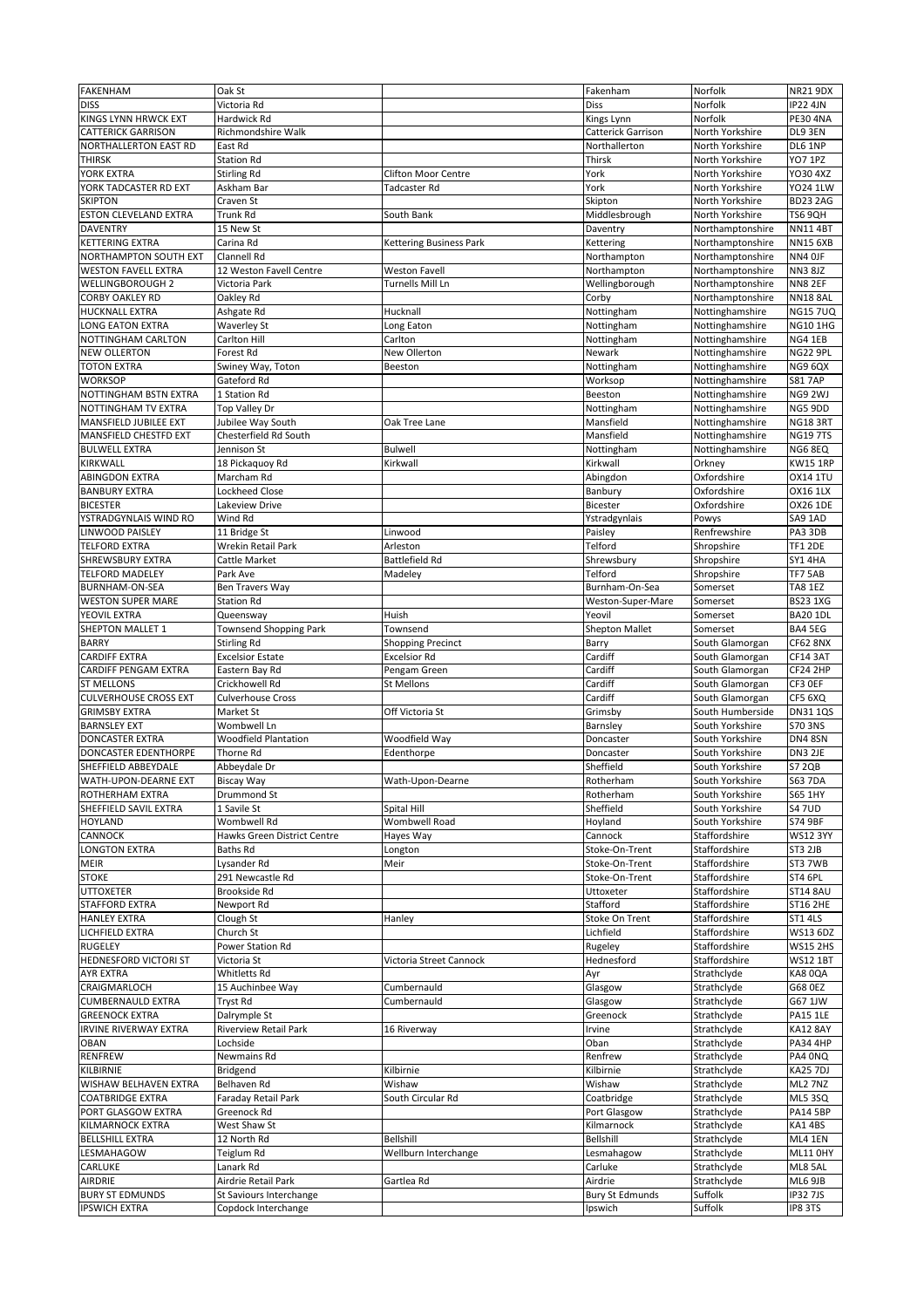| LOWESTOFT 2                  | Leisure Way                      |                               | Lowestoft                           | Suffolk              | <b>NR32 4TZ</b>     |
|------------------------------|----------------------------------|-------------------------------|-------------------------------------|----------------------|---------------------|
| <b>MARTLESHAM EXTRA</b>      | Anson Rd                         | Martlesham Heath              | Ipswich                             | Suffolk              | <b>IP5 3RU</b>      |
| <b>SUDBURY</b>               | <b>Woodhall Business Park</b>    | Springlands Way               | Sudbury                             | Suffolk              | CO10 1GY            |
|                              | Fordham Rd                       |                               | Newmarket                           | Suffolk              | CB8 7AH             |
| NEWMARKET EXTRA              |                                  |                               |                                     |                      |                     |
| <b>BECCLES</b>               | George Westwood Way              |                               | <b>Beccles</b>                      | Suffolk              | <b>NR34 9QH</b>     |
| <b>HAVERHILL</b>             | Cangle Rd                        |                               | Haverhill                           | Suffolk              | CB9 0BQ             |
| <b>ADDLESTONE EXTRA</b>      | 117 Station Rd                   |                               | Addlestone                          | Surrey               | <b>KT15 2AS</b>     |
| <b>BROOKLANDS EXTRA</b>      | <b>Barnes Wallis Dr</b>          |                               | Weybridge                           | Surrey               | KT13 OXF            |
| <b>GATWICK EXTRA</b>         | Reigate Rd                       | Hookwood                      | Horley                              | Surrey               | RH6 0AT             |
| <b>NEW MALDEN EXTRA</b>      | 300 Beverley Way                 |                               | <b>New Malden</b>                   | Surrey               | KT3 4PJ             |
| <b>PURLEY EXTRA</b>          | 8 Purley Rd                      |                               | Purley                              | Surrey               | CR8 2HA             |
| SANDHURST EXTRA              | The Meadows                      | <b>Marshall Rd</b>            | Sandhurst                           | Surrey               | GU47 OFD            |
| <b>SUTTON-CHEAM EXTRA</b>    | Oldfields Rd                     |                               | Sutton                              | Surrey               | SM1 2NB             |
| <b>DUNDEE EXTRA</b>          | Kingsway                         |                               | Dundee                              | Tayside              | DD3 8QB             |
| <b>DUNDEE RIVRSIDE EXTRA</b> | Riverside Dr                     |                               | Dundee                              | Tayside              | <b>DD2 1UG</b>      |
| <b>FORFAR CASTLE STREET</b>  | Castle St                        |                               | Forfar                              | Tayside              | DD8 3HX             |
| <b>MONTROSE</b>              | Western Rd                       |                               | Montrose                            | Tayside              | <b>DD10 8LW</b>     |
| PERTH EDINBURGH ROAD         | Edinburgh Rd                     |                               | Perth                               | Tayside              | PH <sub>2</sub> 8DX |
| PERTH EXTRA                  | Crieff Rd                        |                               | Perth                               | Tayside              | PH1 2NR             |
| <b>BLAIRGOWRIE WELTON</b>    | Welton Rd                        |                               | Blairgowrie                         | Tayside              | <b>PH10 6NQ</b>     |
| <b>DUNDEE SOUTH ROAD EXT</b> | South Rd                         |                               | Dundee                              | Tayside              | DD2 4SR             |
| <b>DURHAM EXTRA</b>          | Dragons Ln                       | Dragonville Industrial Estate | Durham                              | Tyne And Wear        | DH1 2XH             |
| <b>NEWTON AYCLIFFE EXTRA</b> | <b>Greenwell Rd</b>              | Newton Aycliffe               | Newton Aycliffe                     | Tyne And Wear        | DL5 4DH             |
| NEWCASTLE U/T EXTRA          | <b>Brunton Ln</b>                | <b>Kingston Park</b>          | Newcastle Upon Tyne                 | Tyne And Wear        | NE3 2FP             |
| <b>NORTH SHIELDS EXTRA</b>   | Norham Rd                        | Chirton                       | <b>North Shields</b>                | Tyne And Wear        | <b>NE29 7UJ</b>     |
| <b>HEXHAM EXTRA</b>          | <b>Tynedale Retail Park</b>      | Alemouth Rd                   | Hexham                              | Tyne And Wear        | <b>NE46 3PJ</b>     |
| <b>BERWICK UPON TWEED</b>    | Ord Rd                           | BerwickUponTweed              | Berwick-Upon-Tweed                  | Tyne And Wear        | <b>TD15 2XG</b>     |
| <b>SUNDERLAND RT P EXTRA</b> | <b>Sunderland Retail Park</b>    | Newcastle Rd                  | Sunderland                          | Tyne And Wear        | SR6 ODA             |
| <b>GATESHEAD TRNTY EXTRA</b> | 1 Trinity Square                 |                               | Gateshead                           | Tyne And Wear        | NE8 1AG             |
| <b>RUGBY</b>                 | 1 Leicester Rd                   |                               |                                     | Warwickshire         | <b>CV21 1RG</b>     |
| <b>STRATFORD UPON AVON</b>   | Birmingham Rd                    |                               | Rugby<br><b>Stratford Upon Avon</b> | Warwickshire         | <b>CV37 0UA</b>     |
|                              | Emscote Rd                       |                               | Warwick                             | Warwickshire         |                     |
| <b>WARWICK</b>               |                                  |                               |                                     |                      | <b>CV34 5QJ</b>     |
| <b>BEDWORTH EXTRA</b>        | Leicester St                     | Bedworth                      | Bedworth                            | Warwickshire         | <b>CV12 8SY</b>     |
| <b>NEATH ABBEY</b>           | Neath Abbey Rd                   |                               | Neath                               | West Glamorgan       | <b>SA10 7FE</b>     |
| <b>SWANSEA EXTRA</b>         | Pontardulais Rd                  | Cadle                         | Swansea                             | West Glamorgan       | SA5 4BA             |
| <b>SWANSEA MARINA</b>        | <b>Albert Row</b>                | Oystermouth Rd                | Swansea                             | West Glamorgan       | SA13RA              |
| <b>PONTARDAWE</b>            | Gwyn's Drift                     | Pontardawe                    | Swansea                             | West Glamorgan       | SA8 3AZ             |
| <b>SWANSEA LLANSMLET EXT</b> | Nantyffin Rd                     | Llansamlet                    | Swansea                             | West Glamorgan       | SA7 9RD             |
| <b>PONTARDDULAIS</b>         | <b>Tidal Reach</b>               | Pontarddulais                 | Pontarddulais                       | West Glamorgan       | SA4 8TB             |
| <b>COVENTRY WALSGRAVE</b>    | Clifford Bridge Rd               |                               | Coventry                            | <b>West Midlands</b> | CV2 2TS             |
|                              |                                  |                               |                                     |                      |                     |
| <b>COVENTRY 4</b>            | 22 Cannon Park Centre            | Lynchgate Rd                  | Coventry                            | <b>West Midlands</b> | CV4 7EH             |
| <b>COVENTRY ARENA EXTRA</b>  | Phoenix Way                      | Longford Rd                   | Coventry                            | <b>West Midlands</b> | CV6 6AS             |
| <b>WEST BROMWICH EXTRA</b>   | 46 New Square                    |                               | West Bromwich                       | <b>West Midlands</b> | <b>B70 7PR</b>      |
| <b>NEW OSCOTT EXTRA</b>      | 11 Princess Alice Dr             |                               | <b>Sutton Coldfield</b>             | <b>West Midlands</b> | <b>B73 6RB</b>      |
| SOLIHULL EXTRA               | 1505 Stratford Rd                | Shirley                       | Solihull                            | <b>West Midlands</b> | <b>B90 4EN</b>      |
| <b>WALSALL BROWNHILLS</b>    | Silver St                        | <b>Brownhills</b>             | Walsall                             | <b>West Midlands</b> | <b>WS8 6DZ</b>      |
| <b>STOURBRIDGE EXTRA</b>     | Crown Centre                     |                               | Stourbridge                         | <b>West Midlands</b> | DY8 1YD             |
| <b>COVENTRY CROSSPT EXT</b>  | <b>Cross Point Business Park</b> | Olivier Way                   | Coventry                            | <b>West Midlands</b> | CV2 2SH             |
| <b>CRADLEY HEATH EXTRA</b>   | Foxoak St                        |                               |                                     | <b>West Midlands</b> | <b>B64 5DF</b>      |
|                              |                                  | <b>Cradley Heath</b>          | <b>Cradley Heath</b>                |                      |                     |
| WILLENHALL                   | Neptune Industrial Estate        | Owen Road                     | Willenhall                          | <b>West Midlands</b> | <b>WV13 2PZ</b>     |
| <b>BIRMINGHAM ASTON LANE</b> | 278-299 Aston Ln                 | Aston                         | Birmingham                          | <b>West Midlands</b> | <b>B6 6QR</b>       |
| <b>BIRMINGHAM HODGE HILL</b> | Coleshill Rd                     |                               | Hodge Hill                          | <b>West Midlands</b> | <b>B36 8DT</b>      |
| <b>WALSALL EXTRA</b>         | Littleton St W                   | Walsall                       | Walsall                             | <b>West Midlands</b> | WS2 8EQ             |
| <b>DUDLEY EXTRA</b>          | Town Gate Retail Park            | Birmingham Rd                 | Dudley                              | <b>West Midlands</b> | DY1 4RP             |
| <b>BIRMINGHM SPRING HILL</b> | Camden St                        |                               | Hockley                             | <b>West Midlands</b> | <b>B187BH</b>       |
| YARDLEY EXTRA                | <b>Swan Shopping Centre</b>      | Coventry Rd                   | Birmingham                          | <b>West Midlands</b> | <b>B26 1AD</b>      |
| <b>BOGNOR</b>                | Shripney Rd                      |                               | <b>Bognor Regis</b>                 | <b>West Sussex</b>   | <b>PO22 9ND</b>     |
| <b>BURGESS HILL</b>          | Hammonds Farm                    | Jane Murray Way               | <b>Burgess Hill</b>                 | <b>West Sussex</b>   | <b>RH15 9QT</b>     |
| <b>CHICHESTER EXTRA</b>      | Fishbourne Rd E                  |                               | Chichester                          | <b>West Sussex</b>   | PO19 3JT            |
| <b>CRAWLEY HAZELWICK EXT</b> | <b>Hazelwick Ave</b>             |                               | Crawley                             | <b>West Sussex</b>   | <b>RH101GY</b>      |
| <b>HORSHAM EXTRA</b>         | Wickhurst Ln                     | <b>Broadbridge Heath</b>      | Horsham                             | <b>West Sussex</b>   | <b>RH12 3YU</b>     |
| LITTLEHAMPTON                | <b>Broadpiece</b>                |                               | Littlehampton                       | <b>West Sussex</b>   | <b>BN175RA</b>      |
| <b>SHOREHAM EXTRA</b>        | <b>Holmbush Centre</b>           | Upper Shoreham Rd             | Shoreham-By-Sea                     | <b>West Sussex</b>   | <b>BN43 6TD</b>     |
| <b>WEST DURRINGTON EXTRA</b> | New Rd                           | <b>West Durrington</b>        | Worthing                            | <b>West Sussex</b>   | BN13 3PB            |
| <b>BRADFORD PEEL CENTRE</b>  | Peel Centre                      | Valley Rd                     | <b>Bradford</b>                     | West Yorkshire       | BD1 4RB             |
| <b>BATLEY EXTRA</b>          | <b>Bradford Rd</b>               |                               | <b>Batley</b>                       | West Yorkshire       | <b>WF17 5DR</b>     |
| <b>BRIGHOUSE BRADFORD RD</b> | Huddersfield Rd                  |                               | <b>Brighouse</b>                    | West Yorkshire       | <b>HD6 1RZ</b>      |
| <b>HALIFAX AACHEN WAY</b>    | Haugh Shaw Rd                    |                               | <b>Halifax</b>                      | West Yorkshire       | HX13TU              |
| HUDDERSFIELD                 | Viaduct St                       |                               | Huddersfield                        | West Yorkshire       | HD1 1RW             |
| LEEDS SEACROFT EXTRA         | York Rd                          | <b>Leeds Seacroft Store</b>   | Leeds                               | West Yorkshire       | LS14 6JD            |
| <b>LEEDS ROUNDHAY</b>        | 361 Roundhay Rd                  |                               | Leeds                               | West Yorkshire       | LS8 4BU             |
| <b>BRADFORD EXTRA</b>        | Great Horton Rd                  |                               | <b>Bradford</b>                     | West Yorkshire       | BD7 4EY             |
| LEEDS BRAMLEY                | 22 Bramley Centre                | <b>Bramley</b>                | Leeds                               | West Yorkshire       | <b>LS13 2ET</b>     |
| <b>HEMSWORTH</b>             | Market St                        | Hemsworth                     | Pontefract                          | West Yorkshire       | WF9 4LB             |
| <b>SALISBURY 2 EXTRA</b>     | <b>Bourne Centre</b>             | Southampton Rd                | Salisbury                           | Wiltshire            | SP1 2NY             |
| <b>SWINDON EXTRA</b>         | Ocotal Way                       |                               | Swindon                             | Wiltshire            | SN1 2EH             |
| <b>TROWBRIDGE EXTRA</b>      | County Way                       |                               | Trowbridge                          | Wiltshire            | <b>BA14 7AQ</b>     |
| <b>CALNE BEVERSBROOK RD</b>  | Beversbrook Rd                   |                               | Calne                               | <b>WILTSHIRE</b>     | <b>SN11 9PU</b>     |
| <b>TIDWORTH</b>              | <b>Station Rd</b>                |                               | Tidworth                            | Wiltshire            | SP9 7NR             |
| AMESBURY                     | London Rd                        | Amesbury                      | Salisbury                           | Wiltshire            | SP4 7RT             |
| KIDDERMINSTER                | Castle Rd                        |                               | Kidderminster                       | Worcestershire       | <b>DY11 6SW</b>     |